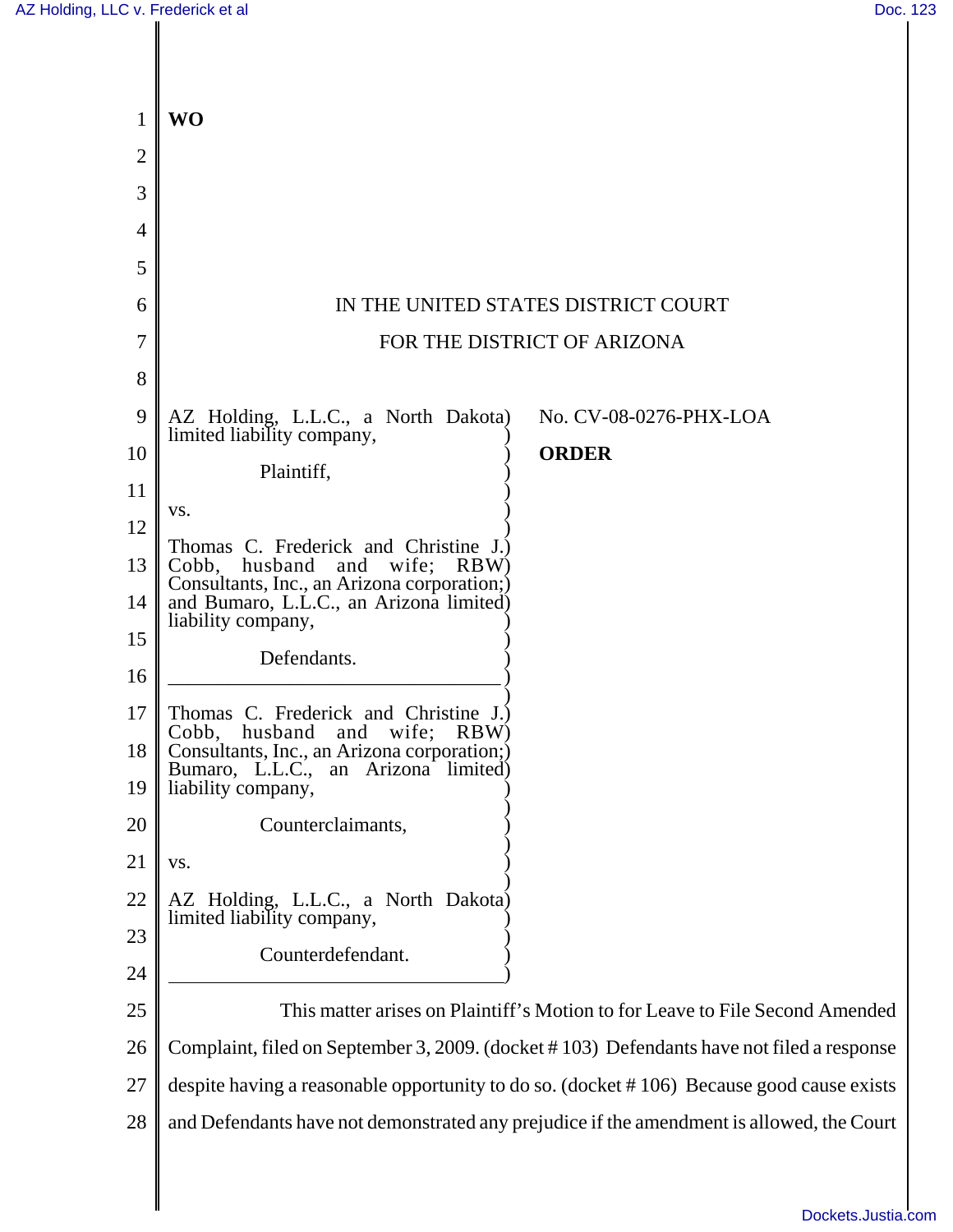1 will grant Plaintiff's Motion.

| $\overline{2}$ | <b>BACKGROUND</b>                                                                                                                                  |
|----------------|----------------------------------------------------------------------------------------------------------------------------------------------------|
| 3              | The Court is called upon for the third time since June, 2009 to modify the                                                                         |
| $\overline{4}$ | March 17, 2009 Scheduling Order. (docket ## 88, 102, 103) The Court will not repeat the                                                            |
| 5              | history of this litigation except as relevant to address the pending amendment motion.                                                             |
| 6              | Plaintiff commenced this litigation on February 12, 2008, alleging in its first                                                                    |
| 7              | Complaint claims of "breach of contract, violation of the Arizona Trade Secrets Act, breach                                                        |
| 8              | of the covenant of good faith and fair dealing, unfair competition, and intentional interference                                                   |
| 9              | with business relationships." (docket ## 3 at 8-9, 1) On October 24, 2008, Plaintiff sought                                                        |
| 10             | leave of the Court to file a First Amended Complaint. (docket #44) In that Motion, Plaintiff                                                       |
| 11             | represented                                                                                                                                        |
| 12             | new problems have developed that require the Court's intervention.<br>Specifically, [Plaintiff] notified Defendants on June 5, 2008 that it        |
| 13             | intended to exercise its option under the parties' Lease Agreement to<br>purchase the real property on which the business operates and that is     |
| 14             | owned by BUMARO, LLC. [Plaintiff] has repeatedly notified<br>Defendants that it intended to close the purchase transaction as of                   |
| 15             | October 31, 2008. As of the date of the filing of this Motion,<br>Defendants have raised meritless objections and have unduly delayed              |
| 16             | and interfered with the exercise of this purchase option by [Plaintiff].<br>Under the Lease Agreement, [Plaintiff] is obligated to pay \$30,000.00 |
| 17             | per month. The proposed amendment seeks a declaratory judgment as<br>to [Plaintiff's] right to exercise the purchase option and to compel          |
| 18             | specific performance, if necessary, and [Plaintiff] also seeks an order<br>crediting to the purchase price the \$30,000.00 payments made under     |
| 19             | protest in November 2008 and thereafter.                                                                                                           |
| 20             | <i>Id.</i> at 2. District Judge Roslyn O. Silver granted the first amendment motion. (docket ##46,                                                 |
| 21             | 51) After Plaintiff filed its First Amended Complaint on November 17, 2008, Defendants                                                             |
| 22             | answered and counterclaimed. (docket ## 52, 73) Plaintiff's First Amended Complaint                                                                |
| 23             | "assert[ed] claims for specific performance (Count I), breach of the implied covenant of good                                                      |
| 24             | faith and fair dealing (Count II); and declaratory judgment pursuant to 28 U.S.C. § 2201 et                                                        |
| 25             | seq. (Count III)." (docket ## 56 at 2, 52) Nearly a year after this lawsuit began, the parties                                                     |
| 26             | expressly consented to magistrate-judge jurisdiction pursuant to 28 U.S.C. §636(c) with the                                                        |
| 27             | approval of Judge Silver. (docket ## 63, 70) At the time the case was reassigned, the Rule                                                         |
| 28             |                                                                                                                                                    |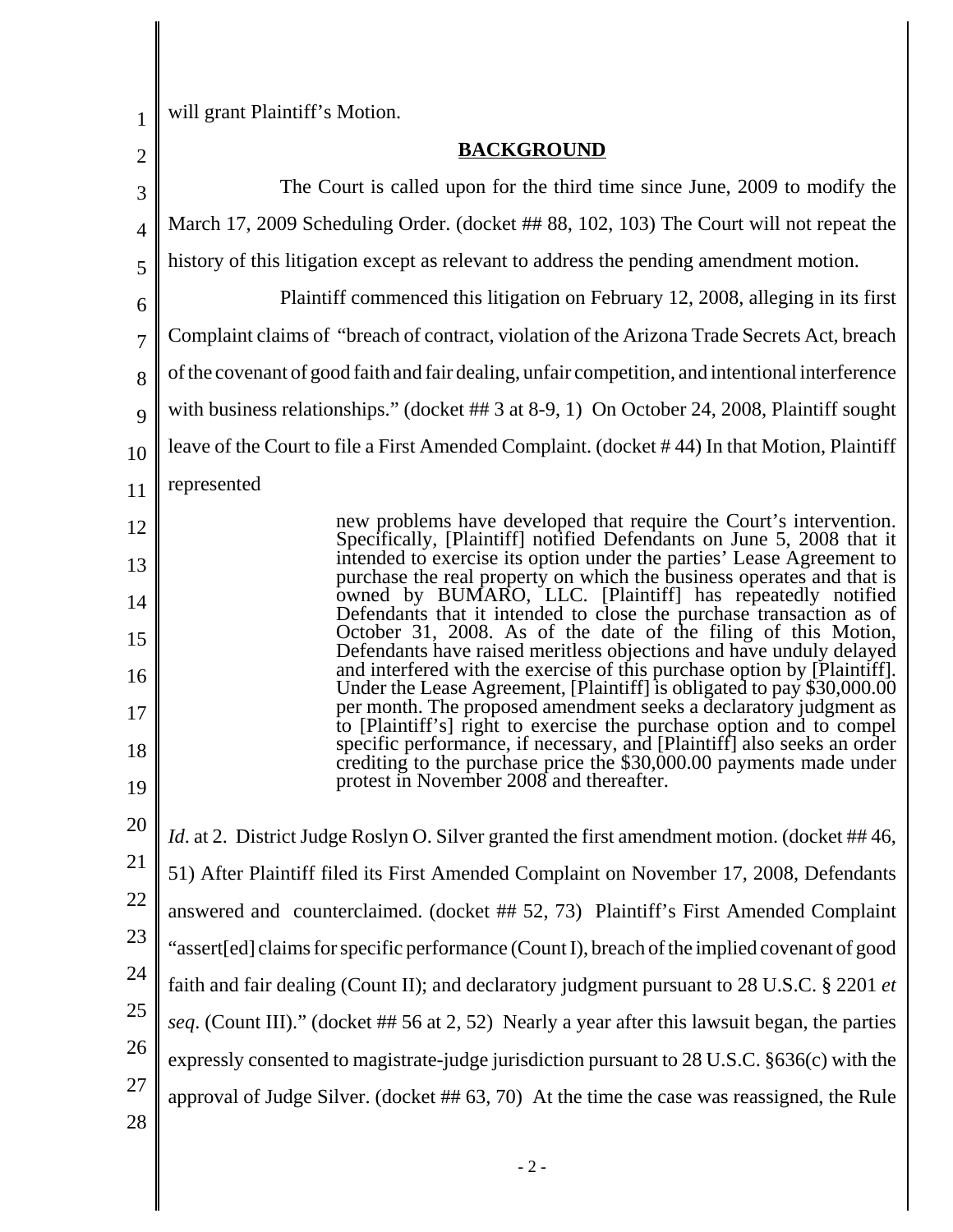16 scheduling conference had not yet been held.

2 3 4 5 6 On February 26, 2009, the Court denied Plaintiff's second Application for Preliminary Injunctive Relief, docket ## 61-62, wherein Plaintiff sought an order of specific performance compelling Defendants to convey to Plaintiff the real property in dispute. (docket # 77) Shortly thereafter, the Court conducted the Rule 16 scheduling conference on March 17, 2009. (docket # 78)

7 8  $\overline{Q}$ 10 11 12 13 14 15 16 17 At the scheduling conference, the Court emphasized to all counsel that due to the 13-month delay since the filing of this lawsuit, the deadlines in the Scheduling Order were real, firm, and, consistent with the undersigned's responsibilities mandated by Congress in the Civil Justice Reform Act of 1990, 28 U.S.C. §471 *et seq*., would not be altered except "upon a showing of good cause and by leave of the assigned trial judge." (docket # 81 at 2) (footnote in original omitted). The Scheduling Order established a **March 31, 2009** deadline for "[f]iling motions to amend pleadings" and cited in footnote one the controlling Ninth Circuit case on amendment of pleadings, *Johnson v. Mammoth Recreations, Inc*., 975 F.2d 604, 607-08 (9th Cir. 1992) ("once scheduling order is filed pursuant to Rule 16(b), the good cause standard controls over the Rule 15(a) standard."). (docket #81 at 2) (emphasis in original).

18 19 20 21 22 23 24 25 26 It is obvious Plaintiff's Motion for Leave to File Second Amended Complaint was written by an attorney unfamiliar with the March 17, 2009 Scheduling Order or federal law. (docket # 103) Plaintiff's Motion wholly fails to address the good-cause standard and relies upon the inapplicable Rule 15(a) standard that amendment "shall be freely given when justice so requires." (*Id*. at 4) Significantly, however, the proposed Second Amended Complaint does not attempt to add new parties, does not allege new theories of liability, and does not reurge an extension of the October 14, 2009 discovery deadline.<sup>1</sup> Plaintiff's Motion informs the Court that it is requesting (1) only a change in its breach-of-contract remedy in its prayer for relief from specific performance to one of compensatory damages for the injury

27

1

<sup>28</sup> <sup>1</sup> Plaintiff's recent attempt to extend the discovery deadline was denied on September 3, 2009. (docket # 103)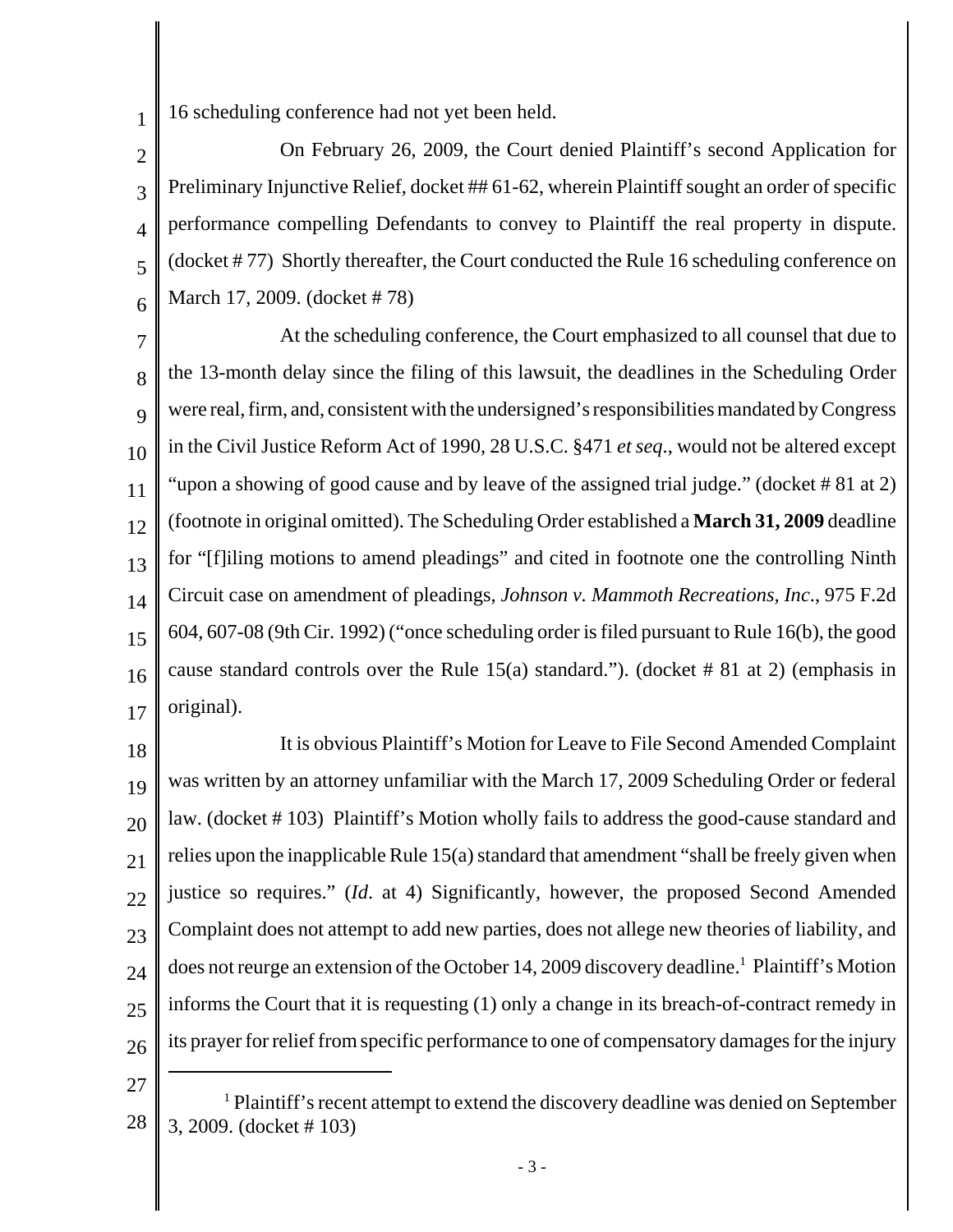1 2 3 4 5 6 7 8 9 suffered as a result of Defendants' alleged breach, and (2) adding additional facts that have occurred, and could not have been foreseen, since the First Amended Complaint was filed on November 17, 2008. (*Id*. At 2, 4) Plaintiff asserts that because Defendants refused to sell the subject real property pursuant to Plaintiff's multiple attempts to exercise its option to purchase, Plaintiff is now relieved of its obligations under the parties' lease agreement. Consequently, Plaintiff vacated the subject property on or about August 1, 2009, refuses "to pay inflated monthly lease payments of \$30,000," and no longer seeks to exercise its right to purchase, but rather, now seeks, among other relief, damages as a result of Defendants' breaches. (*Id*. at 3, 4)

10

## **RULE 16 SCHEDULING ORDER**

11 12 13 14 15 16 17 18 19 20 21 22 "Federal Rule of Civil Procedure 16 vests the district court with early control over cases 'toward a process of judicial management that embraces the entire pretrial phase, especially motions and discovery." *In re Arizona*, 528 F.3d 652, 657 (9<sup>th</sup> Cir. 2009), *cert. denied*, \_\_\_\_\_ S.Ct. \_\_\_\_, 2009 WL 1738654 (2009) (quoting Fed. R. Civ. P. 16 advisory committee's note, 1983 Amendment). "Rule 16 further recognizes the inherent power of the district court to enforce its pretrial orders through sanctions, Fed. R. Civ. P. 16(f), and the discretion of the [trial] judge to apply an appropriate level of supervision as dictated by the issues raised by each individual case." *Id*. (citing, e.g., Fed. R. Civ. P. 16(c)(2)). Rule 16(b)(3)(A) requires the district court to include in its scheduling order a deadline or other time limitation on amending the pleadings. Rule 16(b)(3)(A), FED.R.CIV.P., ("Required Contents. The scheduling order must limit the time to join other parties, *amend the pleadings*, complete discovery, and file motions.") (emphasis added).

23

## **A. Motion to Amend Complaint**

24 25 26 27 28 Normally, attempts to amend complaints before the Federal Rule of Civil Procedure 16 scheduling order's deadline are addressed under Rule 15, but where an amendment would require an extension of the scheduling order deadlines, Rule 16's goodcause standard is considered first. *Janicki Logging Co.*, 42 F.3d 561, 566 (9<sup>th</sup> Cir. 1994) (citing *Johnson v. Mammoth Recreations, Inc*., 975 F.2d 604, 607-609 (9th Cir. 1992)).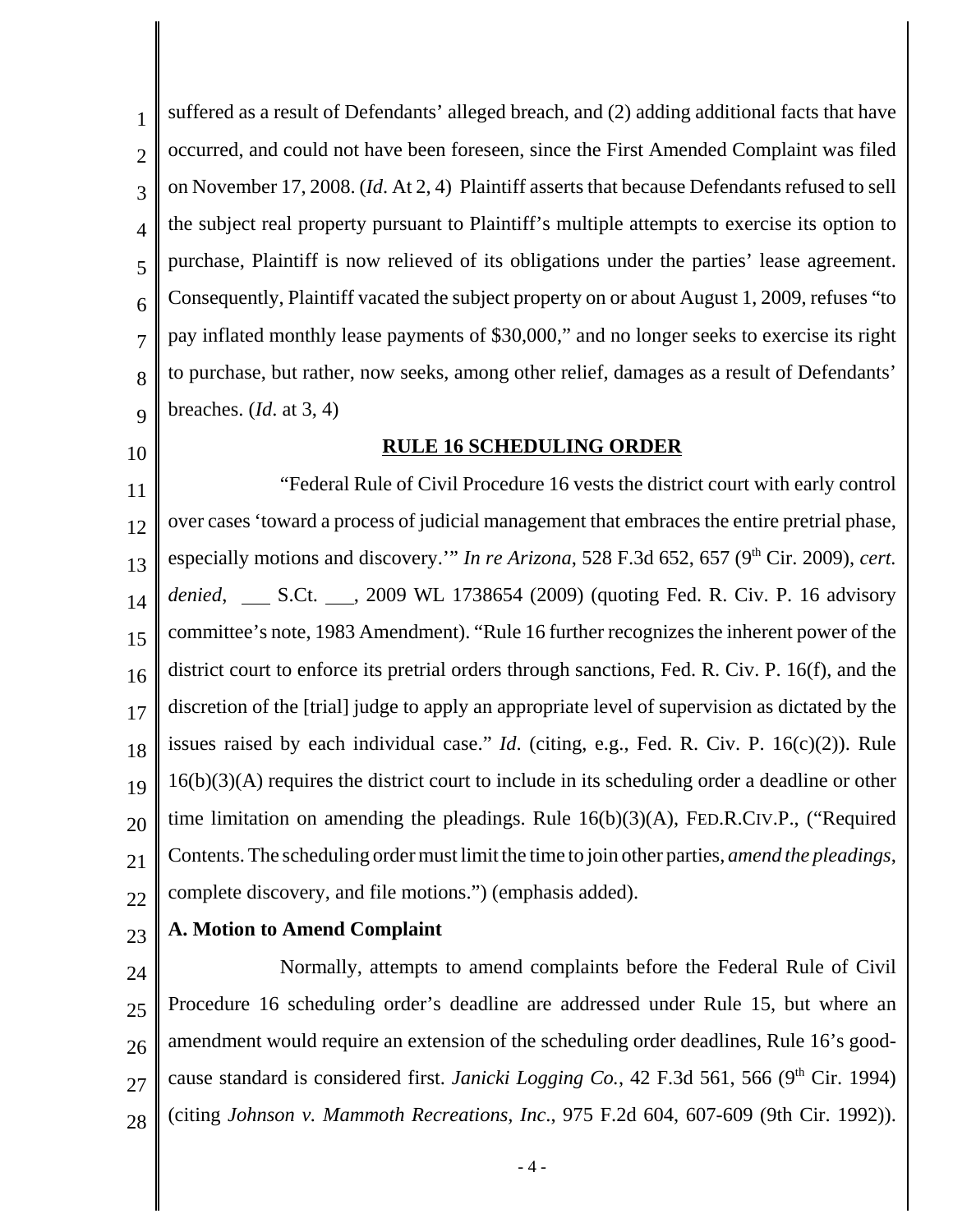| 1              | "Unlike Rule 15(a)'s liberal amendment policy which focuses on the bad faith of the party                                                                                                                       |
|----------------|-----------------------------------------------------------------------------------------------------------------------------------------------------------------------------------------------------------------|
| $\overline{2}$ | seeking to interpose an amendment and the prejudice to the opposing party, Rule 16(b)                                                                                                                           |
| 3              | [(4)]'s 'good cause' standard primarily considers the diligence of the party seeking the                                                                                                                        |
| $\overline{4}$ | amendment." Johnson, 975 F.2d at 609; Noyes v. Kelly Svcs., 488 F.3d 1163, 1174 n. 6 (9th                                                                                                                       |
| 5              | Cir. 2007). "If the party seeking to amend were unable to comply with the deadline despite                                                                                                                      |
| 6              | that party's diligence, the Court may modify the schedule." Cano v. Schriro, 236 F.R.D. 437                                                                                                                     |
| $\overline{7}$ | (D.Ariz. 2006) (citing Johnson, 975 F.2d at 608), affirmed by 269 Fed.Appx. 755 (9th Cir.                                                                                                                       |
| 8              | 2008). "The inquiry ends, however, if the party seeking the amendment has not shown                                                                                                                             |
| 9              | diligence." Id. Once good cause is shown for purposes of Rule $16(b)$ , the moving party must                                                                                                                   |
| 10             | also demonstrate that amendment would be proper under Rule 15. <i>Johnson</i> , 975 F.2d at 609.                                                                                                                |
| 11             | Generally, to meet the burden of Rule 16's "good cause" standard, the movant                                                                                                                                    |
| 12             | must show:                                                                                                                                                                                                      |
| 13             | (1) that [movant] was diligent in assisting the Court in creating a<br>workable Rule 16 order [citation omitted]; (2) that [movant's]                                                                           |
| 14             | noncompliance with a Rule 16 deadline occurred notwithstanding                                                                                                                                                  |
| 15             | [the movant's] diligent efforts to comply, because of the development<br>of matters which could not have been reasonably foreseen or<br>anticipated at the time of the Rule 16 scheduling conference [citation] |
| 16<br>17       | omitted]; and (3) that [movant] was diligent in seeking amendment of<br>the Rule 16 order, once it became apparent that [movant] could not<br>comply with the order [citation omitted].                         |
| 18             | Jackson v. Laureate, Inc., 186 F.R.D. 605, 608 (E.D.Cal. 1999). The district court may also                                                                                                                     |
| 19             | deny a motion for leave to amend if permitting an amendment would, among other things,                                                                                                                          |
| 20             | cause an undue delay in the litigation or prejudice the opposing party. Zivkovic v. So. Ca.                                                                                                                     |
| 21             | Edison Co., 302 F.3d 1080, 1087 (9th Cir. 2002) (citing Jackson v. Bank of Hawaii, 902 F.2d                                                                                                                     |
| 22             | 1385, 1387 (9th Cir.1990)); <i>Cano</i> , 236 F.R.D. at 439 ("The existence of prejudice to the                                                                                                                 |
| 23             | opposing party might 'supply additional reasons to deny a motion [to amend complaint][,]"                                                                                                                       |
| 24             | brought four months after the scheduling order's amendment deadline expired.).                                                                                                                                  |
| 25             | <b>DISCUSSION</b>                                                                                                                                                                                               |
| 26             | Despite Plaintiff's misreading, at best, the March 17, 2009 Scheduling Order's                                                                                                                                  |
| 27             | standard for amendment and the passage of more than five months after the amendment                                                                                                                             |
| 28             | deadline, the Court concludes that Plaintiff has shown that good cause exists to allow the                                                                                                                      |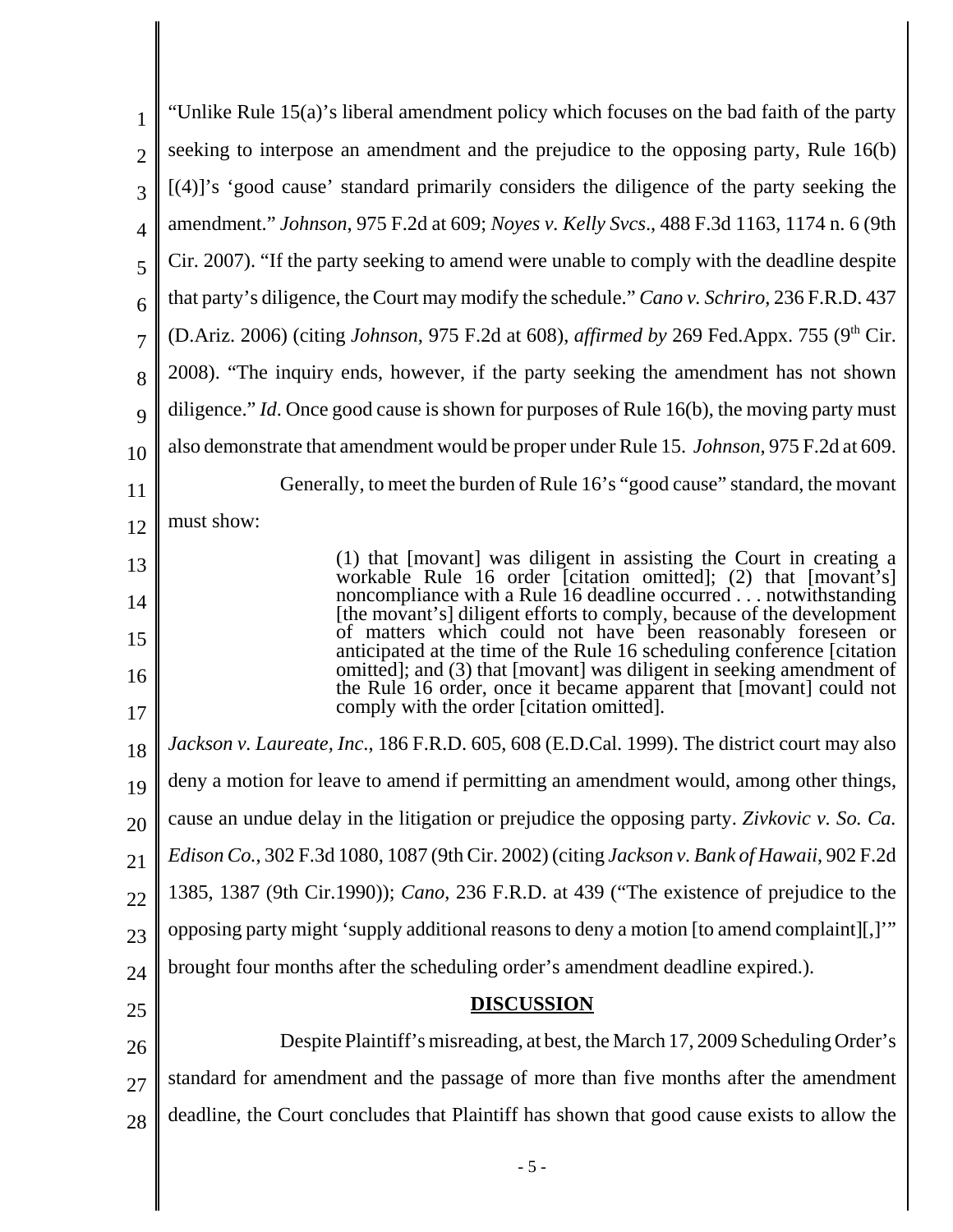1 2 3 4 5 6 7 8  $\overline{Q}$ 10 11 12 13 14 15 16 17 18 19 20 21 22 23 amendment. The proposed Second Amended Complaint does not attempt to add new parties, does not allege new theories of liability, but simply changes Plaintiff's breach-of-contract remedy from specific performance to one of compensatory damages for Plaintiff's economic injury suffered as a result of Defendants' alleged breaches of the parties' agreements. Clearly, all parties participated in good faith in assisting the Court in creating a workable Rule 16 order in March, 2009. Additionally, Plaintiff was reasonably diligent in seeking leave of the Court to amend by filing its motion only one month after it walked away from the subject premises while discovery is still open. The fact that discovery is on-going is significant because Plaintiff may properly disclose and supplement its alleged damages and Defendants may test the validity and calculation of Plaintiff's damages by cross examination. Further, allowing the amendment will not result in a modification of the Scheduling Order regarding the discovery and dispositive motion deadlines nor cause additional delay in this litigation. Importantly, Defendants have not shown any prejudice would result if the requested amendment were allowed. In fact, Defendants, by electing not to oppose the motion, may believe they are in a better legal position after the amendment because, as owners of the property, they may now lease or sell the property to someone else without the concern that one day they may be forced to transfer the property to Plaintiff. Finally, significant prejudice may result to Plaintiff if the amendment were denied because Plaintiff would be in the anomalous position of seeking only the breach-of-contract remedy of specific performance to compel transfer of real property that it may not want anymore or that may be worth much less now than its agreed-upon value in mid-2007. Accordingly, / / /

- 24 / / /
- 25 / / /
- 26

/ / /

27

28

**IT IS ORDERED** that Plaintiff's Motion to for Leave to File Second